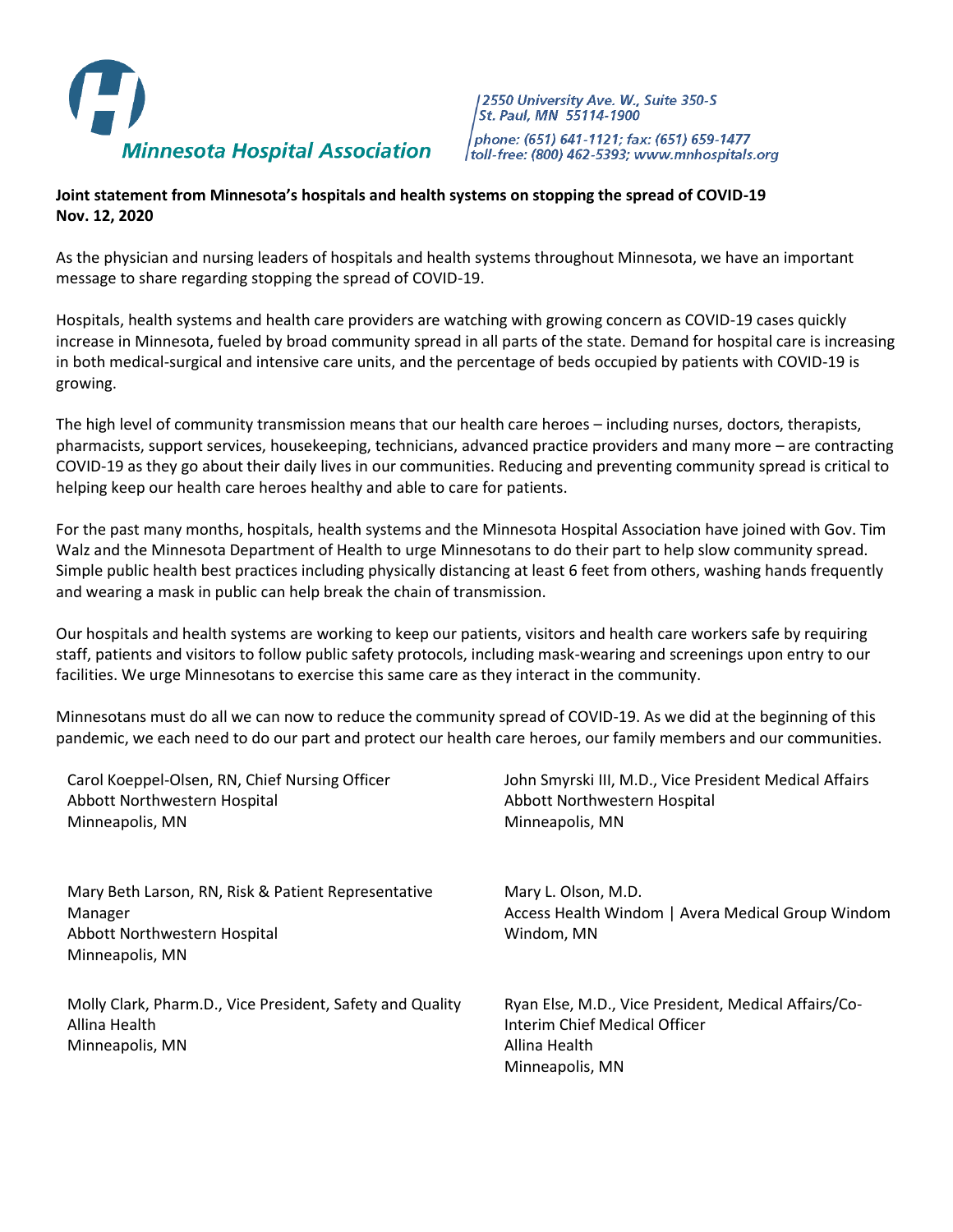John S. Misa, M.D., Co-Interim Chief Medical Officer Allina Health Group Minneapolis, MN

Margaret Kalina, RN, Chief Nursing Officer Alomere Health Alexandria, MN

Swachetan Bajwa, M.D., Chief of Staff Appleton Area Health Appleton, MN

Steven Meister, M.D., CMO/VP Medical Affairs Avera Marshall Regional Medical Center Marshall, MN

Sarah Griesse, RN, Director of Patient Care Services Avera Tyler Tyler, MN

Laura Vaneps, RN, Director of Patient Care Services Bigfork Valley Hospital Bigfork, MN

Robert Mullaney, M.D., Director of Medical Affairs Buffalo Hospital Buffalo, MN

Lori Weaver, RN, BSN, MA, Director of Patient Care, CNO Cambridge Medical Center Cambridge, MN

Kathy Dillon, RN, Vice President, Acute Care/Chief Nursing Officer Carris Health Willmar, MN

Kris Garman, RN, Director of Patient Care Carris Health - Redwood Redwood Falls, MN

Deb Dittberner, M.D., Chief Medical Officer Alomere Health Alexandria, MN

Ranita Schmitt, RN, Director of Nursing Appleton Area Health Appleton, MN

Dodie Derynck, RN, Chief Nursing Officer Avera Marshall Regional Medical Center Marshall, MN

Daniel Florey, M.D., Family Physician Avera Tyler Tyler, MN

Ed Anderson, M.D., Chief Medical Officer Bigfork Valley Hospital Bigfork, MN

Benjamin Robeck, RN, Director of Patient Care Services & CNO Buffalo Hospital Buffalo, MN

Charles J. Phillips, M.D., Director of Medical Affairs Cambridge Medical Center Cambridge, MN

Cindy Firkins Smith, M.D., Chief Executive Officer Carris Health Willmar, MN

Joshua Friese, M.D. Carris Health - Redwood Redwood Falls, MN

Cindy Smith, M.D., Co-CEO Carris Health Carris Health - Rice Memorial Hospital Willmar, MN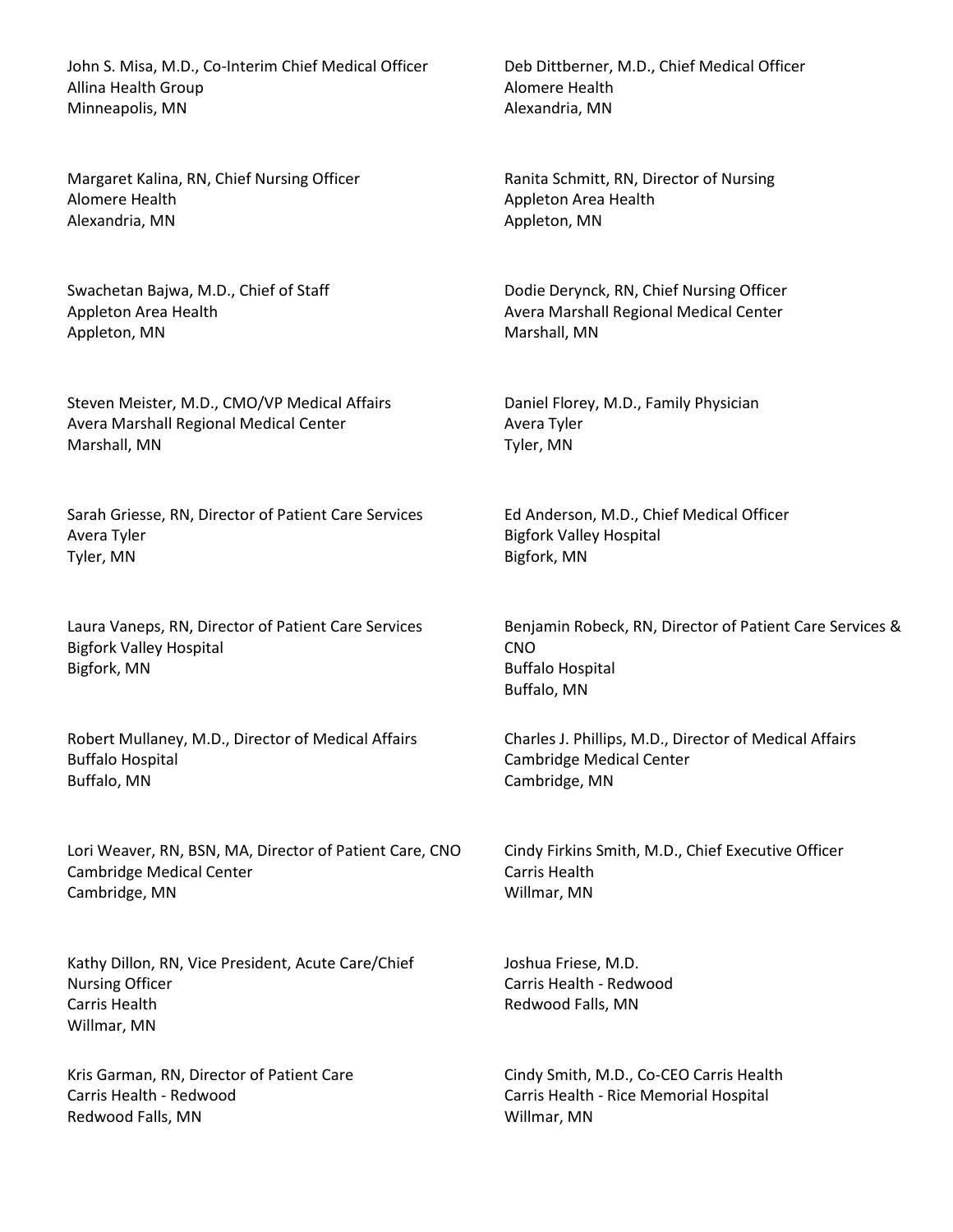Kathy Dillon, RN, Chief Nursing Officer, Carris Rice Memorial Hospital Carris Health - Rice Memorial Hospital Willmar, MN

Patty Frank, MSN, CNO/COO CCM Health Montevideo, MN

George Morris, M.D., Physician Vice President, Performance Excellence CentraCare St. Cloud, MN

Renee Eldidy, M.D., Chief Medical Officer CentraCare - Long Prairie Long Prairie, MN

Lynn Christian, RN, Division Director, Acute Care Nursing CentraCare - Monticello Monticello, MN

Rachel Walz, APRN, Director of Patient Care Services CentraCare - Paynesville Paynesville, MN

Patty Roth, RN, Director of Patient Care Services CentraCare - Sauk Centre Sauk Centre, MN

Tom Schrup, M.D., Chief Physician Officer & Executive Vice President CentraCare - St. Cloud Hospital St. Cloud, MN

Kristin Coauette, CNE CHI LakeWood Health Baudette, MN

Terry Anderson, RN, Vice President of Patient Care **Services** CHI St. Francis Health Breckenridge, MN

Lana Dirksen, M.D. CCM Health Montevideo, MN

Chris Boelter, M.D., Physician Vice President, Medical Specialties Division, Chairperson of the MHA Surgeries and Procedures Committee CentraCare St. Cloud, MN

Jodi Hillmer, RN, Director of Patient Care Services CentraCare - Long Prairie Long Prairie, MN

John Hering, M.D., Administrator and Chief Medical **Officer** CentraCare - Monticello Monticello, MN

Kurt Habben, M.D., Chief of Staff CentraCare - Paynesville Paynesville, MN

Ben Haeg, M.D., Chief of Staff CentraCare - Sauk Centre Sauk Centre, MN

Joy Plamann, DNP, Vice President, Acute Division and Chief Nursing Officer CentraCare - St. Cloud Hospital St. Cloud, MN

Justin Quo, M.D., Medical Director CHI LakeWood Health Baudette, MN

Andrew Stasko, M.D., Chief of Medical Staff CHI St. Francis Health Breckenridge, MN

Carla Zupko, RN, Vice President, Patient Care Services CHI St. Gabriel's Health Little Falls, MN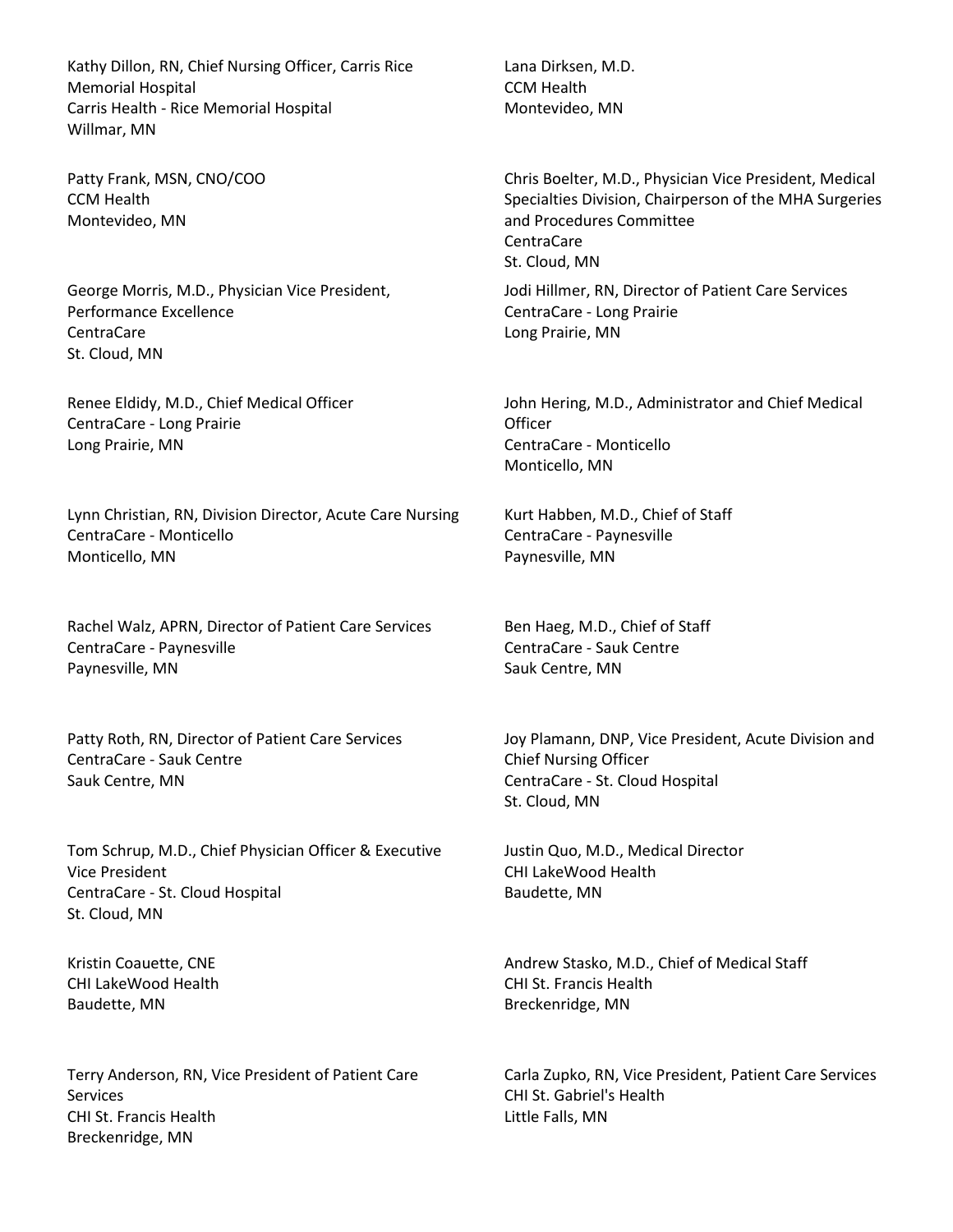Chris Bell, M.D. CHI St. Gabriel's Health Little Falls, MN

John Lageson, M.D., Chief of Staff CHI St. Joseph's Health Park Rapids, MN

Pam VanHazinga, RN, SVP Patient Care Svcs & CNO Children's Minnesota Minneapolis, MN

Dennis Lennartson, Senior VP of Hospital and Clinical **Operations** Community Memorial Hospital Cloquet, MN

Robert Westin, M.D., Chief Medical Officer Cuyuna Regional Medical Center Crosby, MN

Amy Elliot, M.D., Director of Medical Affairs District One Hospital Faribault, MN

Rebecca Holmstrom, RN, Chief Nursing Officer Ely-Bloomenson Community Hospital Ely, MN

Kari Bergman, APRN, Director of Nursing Essentia Health-Ada Ada, MN

Kristin Linn, RN, Interim Director of Nursing, Hospital Clinical Supervisor Essentia Health-Deer River Deer River, MN

Cheryl White, M.D., Dyad Partner Essentia Health-Fosston Fosston, MN

Deb Haagenson, RN, Vice President of Patient Care CHI St. Joseph's Health Park Rapids, MN

Emily Chapman, M.D., Chief Medical Officer, VP Medical Affairs Children's Minnesota Minneapolis, MN

Charley Kendall, M.D., Incident Commander and Chief of Staff-Elect Community Memorial Hospital Cloquet, MN

Nichole Chiabotti, RN, Director of Nursing Cook Hospital & Care Center Cook, MN

Stacey Weldon, RN, Chief Nursing Officer Cuyuna Regional Medical Center Crosby, MN

Marylou Hofer, RN, Director of Patient Care Services District One Hospital Faribault, MN

Anne Stephen, M.D., Chief Medical Officer Essentia Health — East Duluth, MN

Sreejith Gopi, M.D., Medical Director Essentia Health-Ada Ada, MN

Steve Pitschka, M.D., ED Medical Director Essentia Health-Deer River Deer River, MN

Devra Carlson, RN, Director of Hospital Patient Care Essentia Health-Fosston Fosston, MN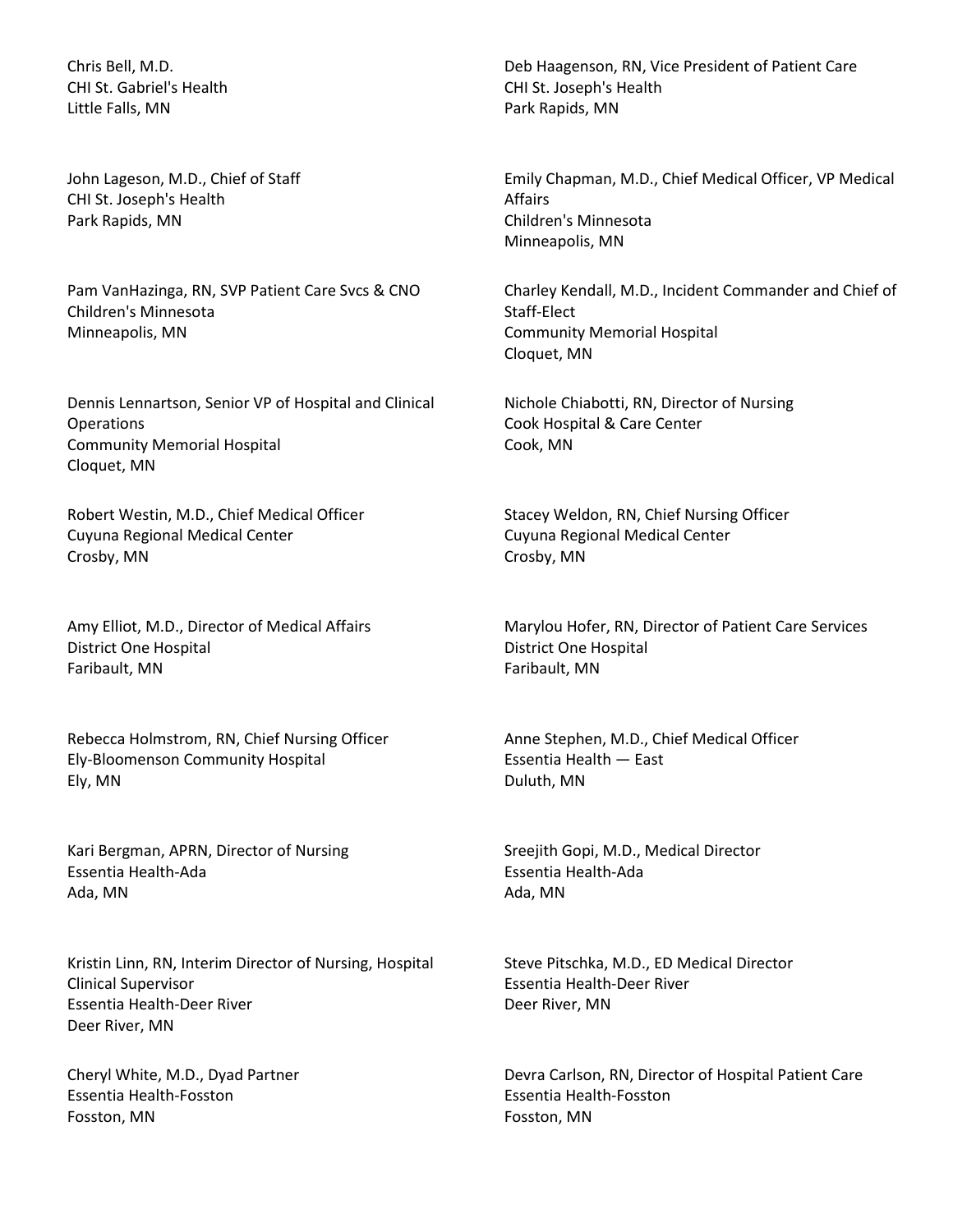Jay Schmidt, M.D., Chief Medical Officer Essentia Health-Graceville Graceville, MN

Melissa McKay, RN, Regional Chief Nursing Officer Essentia Health-St. Joseph's Medical Center Brainerd, MN

Molly Pemmaraju, M.D., CMO/Section Chair Anesthesia/Medical Director Pulmonary Rehab Essentia Health-Virginia Virginia, MN

Sherry Burg, Chief Nursing Officer Fairview Range Hibbing, MN

Micah Niermann, M.D., Vice President Clinical Affairs and Medical Director Gillette Children's Specialty Healthcare St. Paul, MN

Lynn Flesner, RN, Director of Nursing Glacial Ridge Health System Glenwood, MN

Valerie Enter, RN, Chief Nursing Officer Glencoe Regional Health Glencoe, MN

Derek Flier, RN, Nurse Leader Grand Itasca Clinic and Hospital Grand Rapids, MN

Kimberly Wolter, RN, Chief Nursing Officer Gundersen St. Elizabeth's Hospital and Clinics Wabasha, MN

Rob Kemp, M.D., Vice President Medical Affairs HealthPartners Olivia Hospital & Clinic Olivia, MN

Jill Johnsrud, RN, Director of Nursing Essentia Health-Graceville Graceville, MN

Peter Henry, M.D., Chief Medical Officer Essentia Health-St. Joseph's Medical Center Brainerd, MN

Pete Olson, M.D., Vice President Medical Affairs Fairview Range Hibbing, MN

Karen Brill, RN, Vice President of Patient Care, Chief Nursing Officer Gillette Children's Specialty Healthcare St. Paul, MN

Erin Dahlke, M.D., Chief Medical Officer Glacial Ridge Health System Glenwood, MN

Kristine Knudten, M.D., Vice President of Medical Affairs Glencoe Regional Health Glencoe, MN

Dan Soular, M.D., Vice President of Medical Affairs Grand Itasca Clinic and Hospital Grand Rapids, MN

Denis Spano, M.D., V-CMO Gundersen St. Elizabeth's Hospital and Clinics Wabasha, MN

Jennifer Macik, RN, Chief Nursing Officer HealthPartners Olivia Hospital & Clinic Olivia, MN

Dan Hoody, M.D., Interim Chief Medical Officer Hennepin Healthcare Minneapolis, MN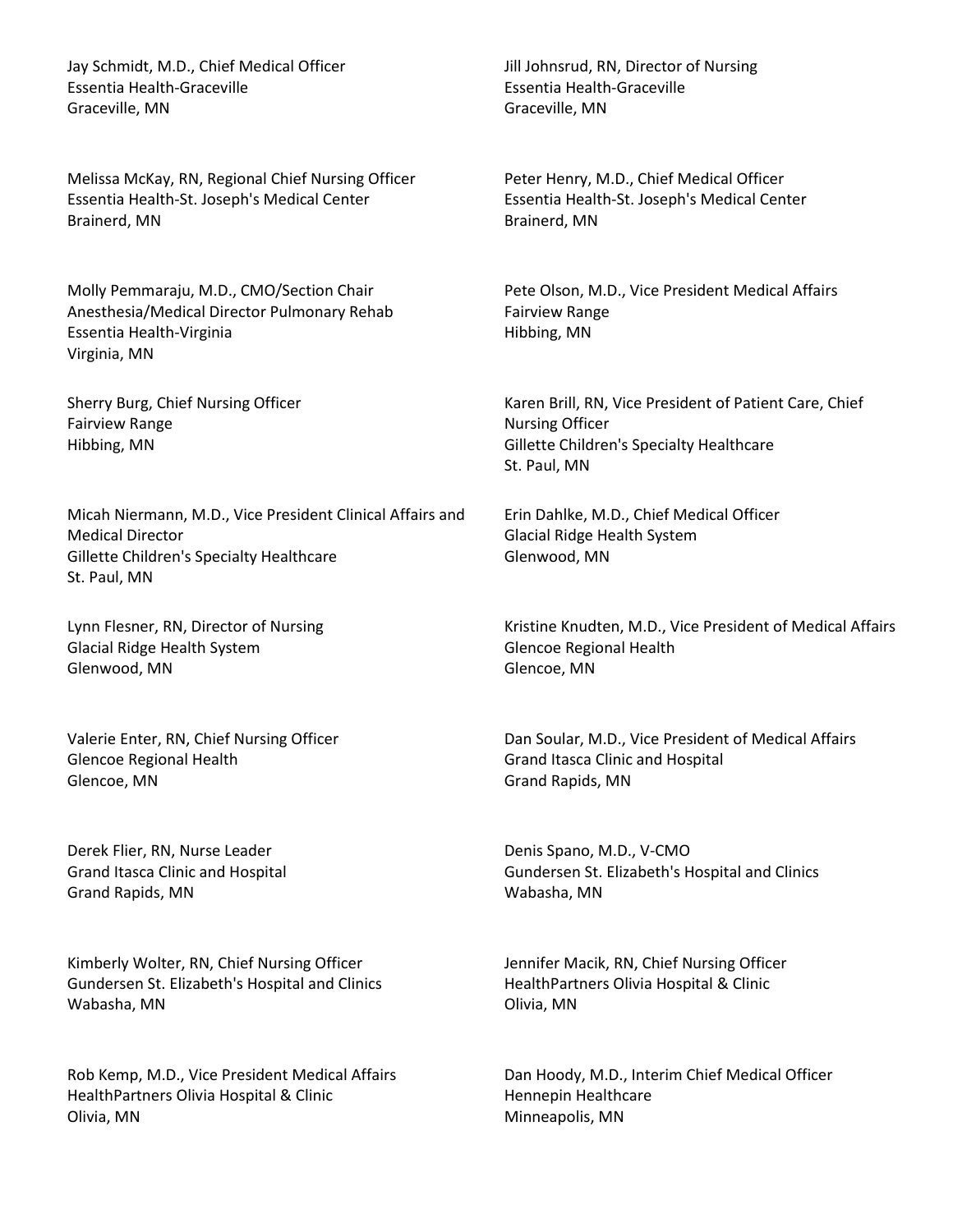Kelly White, RN, Chief Nursing Officer Hennepin Healthcare Minneapolis, MN

Susan Karnitz, RN, Chief Nursing Officer Hutchinson Health Hutchinson, MN

Jennifer Erdmann, RN, Director of Nursing Johnson Memorial Health Services Dawson, MN

Tawnya Sorenson, RN, Director of Nursing Kittson Healthcare Hallock, MN

Roberta Young, Chief Nursing Officer Lake Region Healthcare Fergus Falls, MN

Shawn McMahon, M.D., Chief Medical Officer Lake View Hospital Two Harbors, MN

Robbi Hagelberg, RN, Vice President of Nursing/Chief Nursing Officer Lakeview Hospital Stillwater, MN

Corrine Neisess, RN, Vice President of Nursing Lakewood Health System Staples, MN

Karyn Baum, M.D., Vice President, System Clinical **Operations** M Health Fairview Minneapolis, MN

Laura Reed, RN, Chief Nursing Executive and President, Acute Care Hospitals M Health Fairview University of Minnesota Medical Center Minneapolis, MN

Brian Pollman, DO, Chief Medical Officer Hutchinson Health Hutchinson, MN

Erik Shelstad, M.D., Chief of Staff Johnson Memorial Health Services Dawson, MN

James Sturdy, M.D., Chief Medical Officer Kittson Healthcare Hallock, MN

Josh Overgaard, M.D., Chief Medical Officer Lake Region Healthcare Fergus Falls, MN

Bradley Alm, RN, Director of Nursing Lake View Hospital Two Harbors, MN

Andy Dorwart, M.D., Chief Medical Officer Lakeview Hospital Stillwater, MN

Christine Albrecht, M.D., Chief Medical Officer Lakewood Health System Staples, MN

John Kvasnicka, M.D., President Fairview Health Medical Group Minneapolis, MN

Mark Welton, M.D., Chief Medical Officer M Health Fairview Minneapolis, MN

Marc Wilkinson, M.D. Madelia Community Hospital Inc. Madelia, MN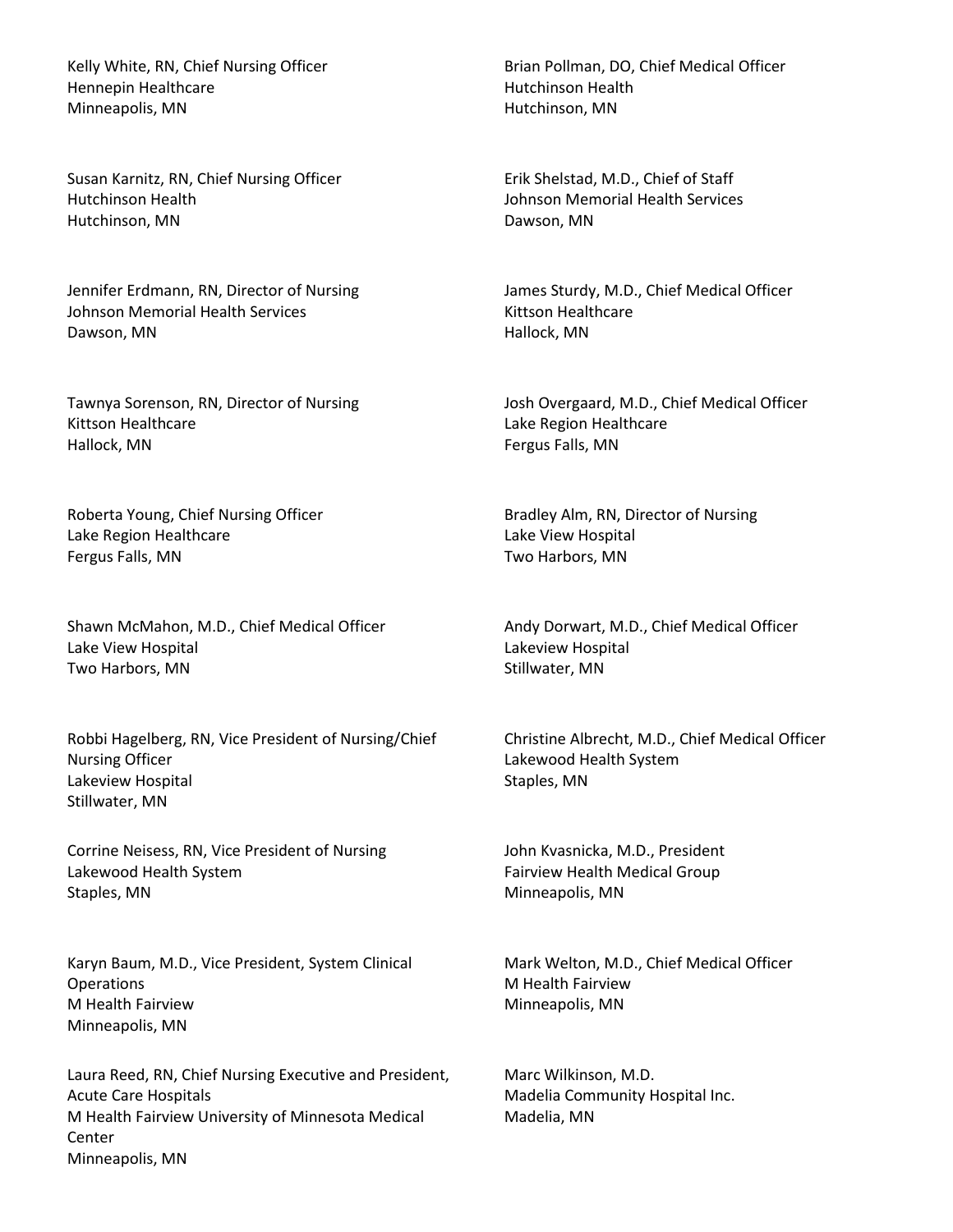Megan Gossman, RN, Infection Prevention Madelia Community Hospital Inc. Madelia, MN

Kim Jibben, RN, Director of Nurses Madison Healthcare Services Madison, MN

Ryan Gast, RN, Director of Nursing Mahnomen Health Center Mahnomen, MN

Wendy Ulferts, RN, VP Patient Care, CNO Maple Grove Hospital Maple Grove, MN

Debra Peterson, M.D., Chief Medical Officer Meeker Memorial Hospital & Clinics Litchfield, MN

Mari Jo Holt, RN, Vice President, Clinical Operations Mercy Hospital - Unity Campus Fridley, MN

Tom Bracken, M.D., VP Medical Affairs Mille Lacs Health System Onamia, MN

Kent Crossley, M.D., Chief of Staff Minneapolis VA Health Care System Minneapolis, MN

Roxanne Porter, RN, Nurse Executive Liaison Minnesota Department of Human Services, Direct Care and Treatment St. Paul, MN

Monica Van Otterloo, RN, Chief Nursing Officer Murray County Medical Center Slayton, MN

Brant Hacker, M.D., Family Medicine, Obstetrics Madison Healthcare Services Madison, MN

Jon Larson, M.D. Mahnomen Health Center Mahnomen, MN

Pam Doorenbos, M.D., Vice President, Medical Affairs Maple Grove Hospital Maple Grove, MN

Amy Stolt, MMH, Chief Nursing Officer Meeker Memorial Hospital & Clinics Litchfield, MN

MariBeth Olson, RN, VP of Patient Care/Chief Nursing **Officer** Mercy Hospital Coon Rapids, MN

Jackie Ulseth, RN, Chief Nursing Officer Mille Lacs Health System Onamia, MN

Helen Perlman, RN, Nurse Executive Minneapolis VA Health Care System Minneapolis, MN

KyleeAnne Stevens, M.D., Chief Medical Officer Minnesota Department of Human Services, Direct Care and Treatment St. Paul, MN

Rahul Koranne, M.D., President and CEO Minnesota Hospital Association St. Paul, MN

Steve Snow, M.D., Chief Medical Officer Murray County Medical Center Slayton, MN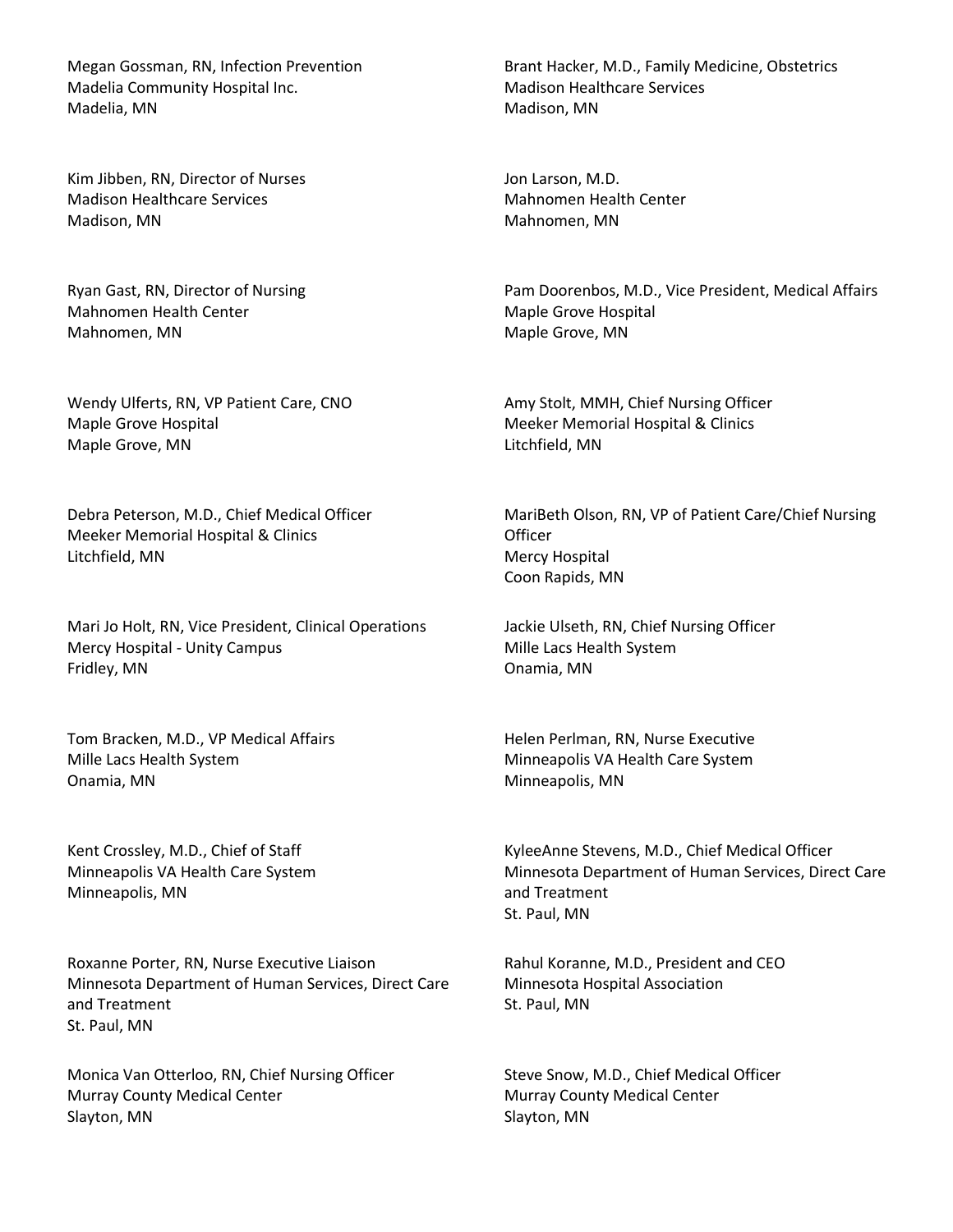Andrew Reeves, M.D., Director of Medical Affairs New Ulm Medical Center New Ulm, MN

Carolyn Ogland, M.D., Chief Medical Officer North Memorial Health Maple Grove, MN

Kurt Farchmin, M.D. North Shore Health Grand Marais, MN

Sara Kazmierczak, RN, Director of Nursing North Valley Health Center Warren, MN

Tammy Hayes, RN, Hospital & LTCC Administrator Northfield Hospital & Clinics Northfield, MN

Sharon Schneller, RN, Chief Nursing Officer Olmsted Medical Center Rochester, MN

Nicole Lovgren, RN, Director of Nursing Ortonville Area Health Services Ortonville, MN

Kasey Paulus, RN, Vice President, Patient Care Services and Chief Nursing Officer Park Nicollet Methodist Hospital St. Louis Park, MN

Kailey Witt, M.D., Chief of Medical Staff Perham Health Perham, MN

Jessica Smidt, RN, Director of Nursing Pipestone County Medical Center Pipestone, MN

Jennifer Brehmer, RN, Director of Patient Care New Ulm Medical Center New Ulm, MN

Fred Andrews, RN, Director of Nursing North Shore Health Grand Marais, MN

Francis Le Blanc, M.D. Chief Medical Staff North Valley Health Center Warren, MN

Jeff Meland, M.D., VP, Chief Medical Officer Northfield Hospital & Clinics Northfield, MN

Randy Hemann, M.D., Chief Medical Officer Olmsted Medical Center Rochester, MN

Allan Ross, M.D., Chief Medical Officer Ortonville Area Health Services Ortonville, MN

Sarah Amendola, RN, Director of Patient Care Services/CNO Owatonna Hospital Owatonna, MN

Nima Desai, M.D., VP, Medical Affairs & CMO Park Nicollet Methodist Hospital St. Louis Park, MN

Sonda Tolle, DNP, Vice President Patient Services/CNO Perham Health Perham, MN

Myles Zephier, DO, Chief of Staff Pipestone County Medical Center Pipestone, MN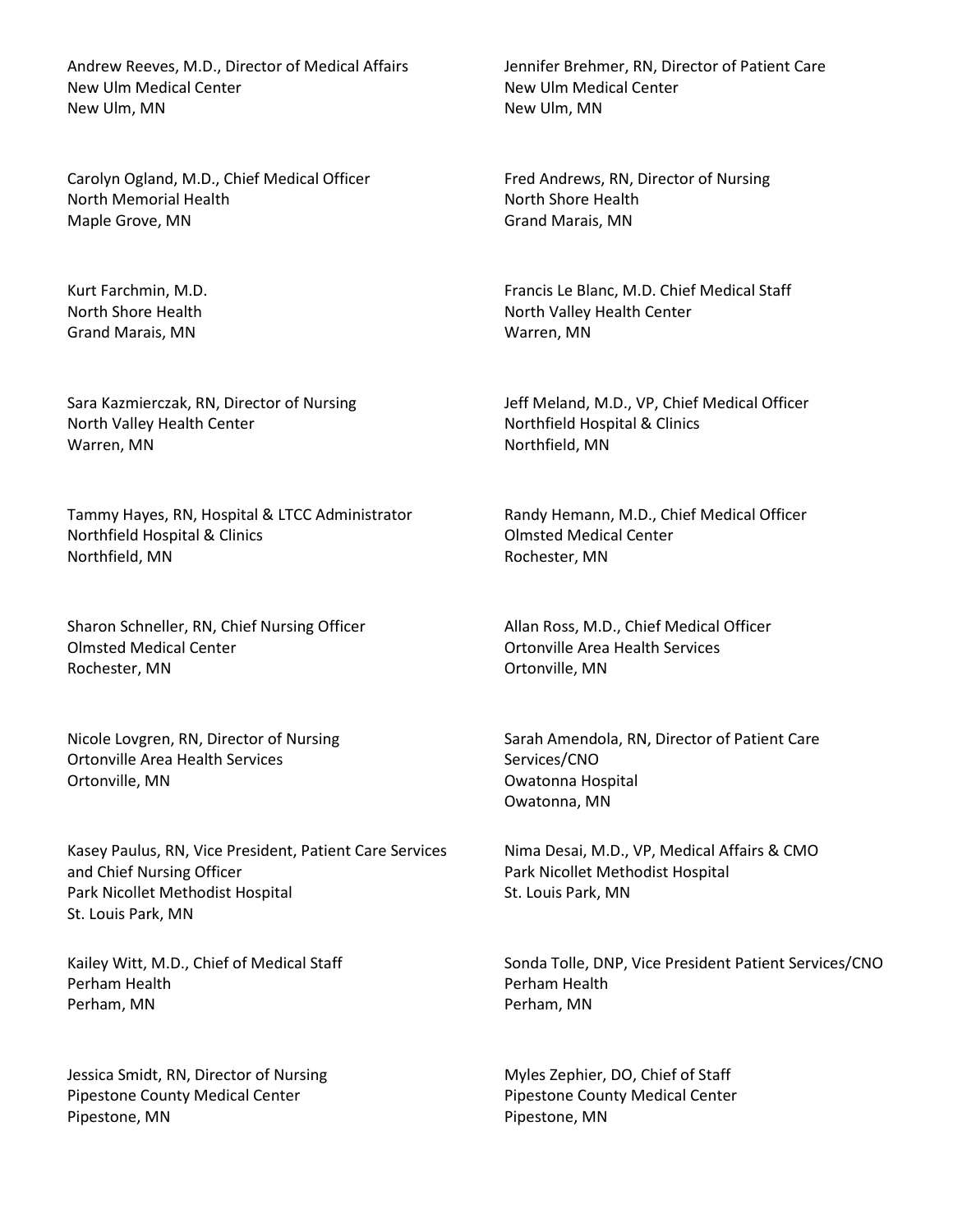Alycia Stotesbery-Athey, RN, Director of Nursing Prairie Ridge Hospital and Health Services Elbow Lake, MN

Mandy Dageford, RN, Chief Nursing Officer PrairieCare Brooklyn Park Brooklyn Park, MN

Roz Snyder, RN, Chief Nursing Officer Rainy Lake Medical Center International Falls, MN

Melody McKenzie, M.D., Director of Medical Affairs Regina Hospital Hastings, MN

Chris Boese, RN, VP, Patient Care Services/CNO Regions Hospital St. Paul, MN

Matt Herold, M.D., Vice President Medical Affairs Ridgeview Medical Center Waconia, MN

April Grunhovd, RN, VP of Patient Care Services/Chief Nursing Officer RiverView Health Crookston, MN

Carol Velasquez, RN, Interim Chief Nursing Officer Riverwood Healthcare Center Aitkin, MN

Andre Spence, M.D. Sanford Bagley Medical Center Bagley, MN

David Wilcox, M.D., Vice President Medical Officer, Medical Director of Informatics Sanford Bemidji Medical Center Bemidji, MN

Dustin Sperr, M.D., Chief of Staff - Trauma Services Prairie Ridge Hospital and Health Services Elbow Lake, MN

Tom Joseph, M.D., Chief Medical Officer PrairieCare Brooklyn Park Brooklyn Park, MN

Christy Iverson, RN, Director of Patient Care Services, CNO Regina Hospital Hastings, MN

Bret Haake, M.D, Vice President Medical Affairs Regions Hospital St. Paul, MN

Elaine Arion, RN, Vice President, Patient Care Services and CNO Ridgeview Medical Center Waconia, MN

Paula Meskan, CNO, Interim CEO River's Edge Hospital & Clinic St. Peter, MN

Colin Fennell, M.D., Chief Medical Officer RiverView Health Crookston, MN

David Taylor, M.D., Chief Medical Officer Riverwood Healthcare Center Aitkin, MN

Stephanie McKnight, RN, Administrator Sanford Bagley Medical Center Bagley, MN

Kelly Hagen, RN, Vice President of Nursing & Clinical Services Sanford Bemidji Medical Center Bemidji, MN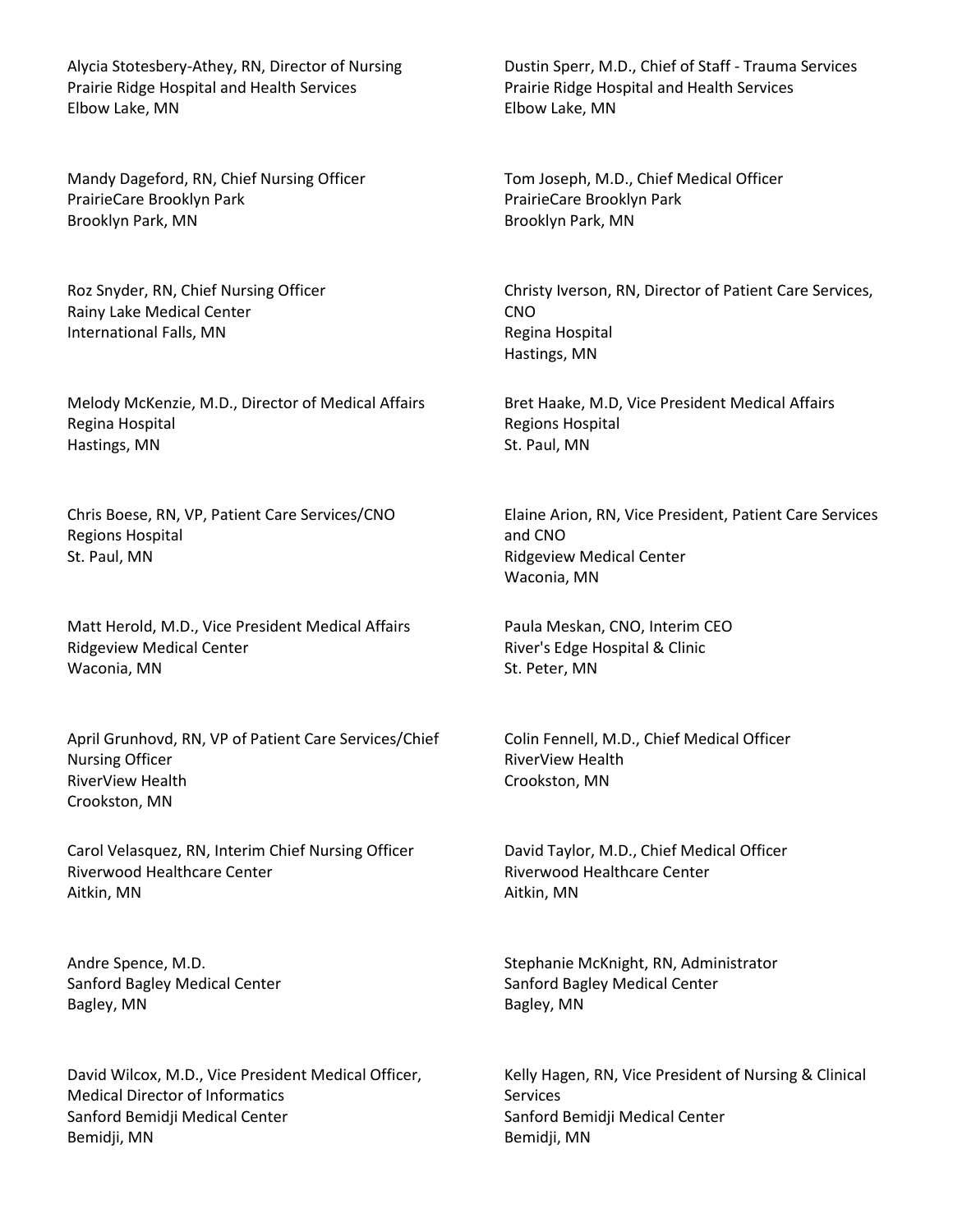Brenda Knutson, RN, Director of Nursing Sanford Canby Medical Center Canby, MN

Linda Winkelman, RN, Director of Nursing and Clinical **Services** Sanford Jackson Medical Center Jackson, MN

Nicole Woodley, M.D., Chief of Staff Sanford Luverne Medical Center Luverne, MN

Janell Hudson, RN, Director, Nursing & Clinical Services Sanford Thief River Falls Medical Center Thief River Falls, MN

Jeri Schons, RN, Chief Nursing Officer Sanford Tracy Medical Center Tracy, MN

Jane Sabinske, RN, Manager of Nursing Operations Sanford Westbrook Medical Center Westbrook, MN

Patrick Emery, M.D., Chief Medical Officer Sanford Wheaton Medical Center Wheaton, MN

Justin Kane, M.D., Chief Medical Officer Sanford Worthington Medical Center Worthington, MN

John Pelzel, M.D. Sleepy Eye Medical Center Sleepy Eye, MN

Sue Miller, RN, Vice President of Patient Care Services St. Francis Regional Medical Center Shakopee, MN

Lindsey Hanson, M.D., Chief Medical Officer Sanford Canby Medical Center Canby, MN

Ronald Kline, D.O., Physician Leader Sanford Jackson Medical Center Jackson, MN

Sheila Westfield, RN, Director of Nursing Sanford Luverne Medical Center Luverne, MN

Mark Yuska, M.D., Chief Medical Officer Sanford Thief River Falls Medical Center Thief River Falls, MN

Andrew Kopperud, M.D., Chief Medical Officer Sanford Westbrook Medical Center Westbrook, MN

Chelsie Falk, RN, Senior Director Sanford Wheaton Medical Center Wheaton, MN

Gwen Post, MAN, RN, Director of Nursing & Clinical **Services** Sanford Worthington Medical Center Worthington, MN

Chiloe Kottke, RN, Director of Nursing Sleepy Eye Medical Center Sleepy Eye, MN

Monte Johnson, M.D., VP Medical Affairs St. Francis Regional Medical Center Shakopee, MN

Nick Van Deelen, M.D., Vice President Medical Affairs St. Luke's Duluth, MN